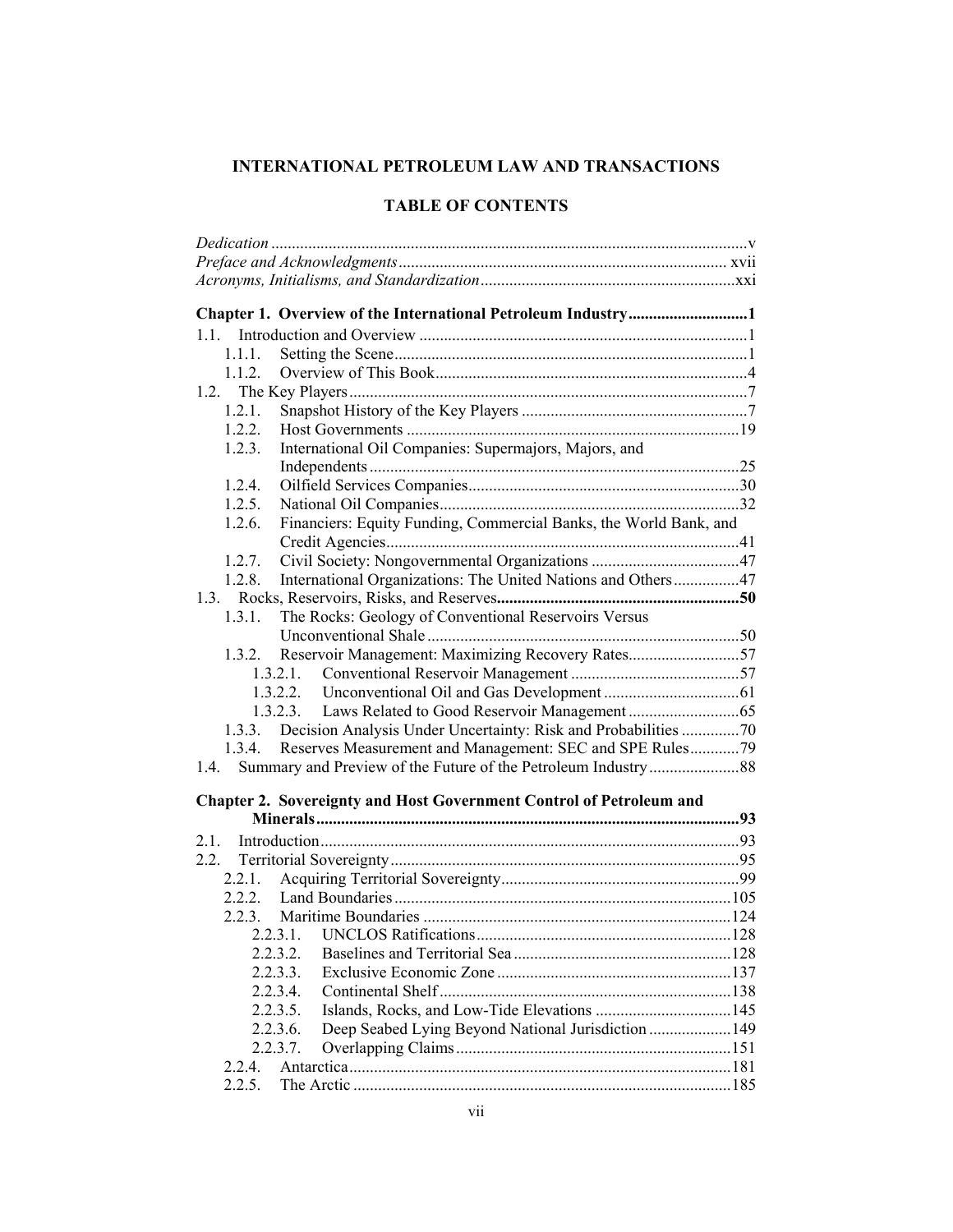| 2.3.1. |                                                                                |  |
|--------|--------------------------------------------------------------------------------|--|
| 2.3.2. |                                                                                |  |
| 2.3.3. |                                                                                |  |
|        |                                                                                |  |
|        |                                                                                |  |
|        |                                                                                |  |
| 3.2.   |                                                                                |  |
|        |                                                                                |  |
| 3.3.1. |                                                                                |  |
| 3.3.2. | Extraterritorial Anti-Bribery Conventions and the UK Bribery Act230            |  |
| 3.3.3. |                                                                                |  |
|        |                                                                                |  |
| 3.4.1. |                                                                                |  |
| 3.4.2. |                                                                                |  |
| 3.4.3. |                                                                                |  |
| 3.4.4. |                                                                                |  |
| 3.4.5. |                                                                                |  |
|        |                                                                                |  |
|        |                                                                                |  |
|        |                                                                                |  |
|        |                                                                                |  |
| 4.2.1. |                                                                                |  |
| 4.2.2. |                                                                                |  |
| 4.2.3. | Mixed, Socialist, and Sharia or Shari'ah Systems 264                           |  |
|        |                                                                                |  |
| 4.4.   | HG Petroleum Codes, Related Codes, Regulations, and Treaties272                |  |
|        |                                                                                |  |
|        |                                                                                |  |
|        |                                                                                |  |
| 5.3.   | 5.2. Host Government (HG) Goals vs. International Oil Company (IOC) Goals .280 |  |
|        |                                                                                |  |
| 5.3.1. |                                                                                |  |
| 5.3.2. |                                                                                |  |
| 5.3.3. | The Roles of the United Nations, Organisation for Economic Co-                 |  |
|        | operation and Development, and International Energy Agency 292                 |  |
| 5.3.4. |                                                                                |  |
|        |                                                                                |  |
| 5.4.1. |                                                                                |  |
| 5.4.2. |                                                                                |  |
| 5.4.3. |                                                                                |  |
| 5.4.4. |                                                                                |  |
| 5.4.5. |                                                                                |  |
| 5.4.6. |                                                                                |  |
| 5.4.7. |                                                                                |  |
| 5.4.8. |                                                                                |  |
| 5.5.   |                                                                                |  |
| 5.5.1. |                                                                                |  |
| 5.5.2. |                                                                                |  |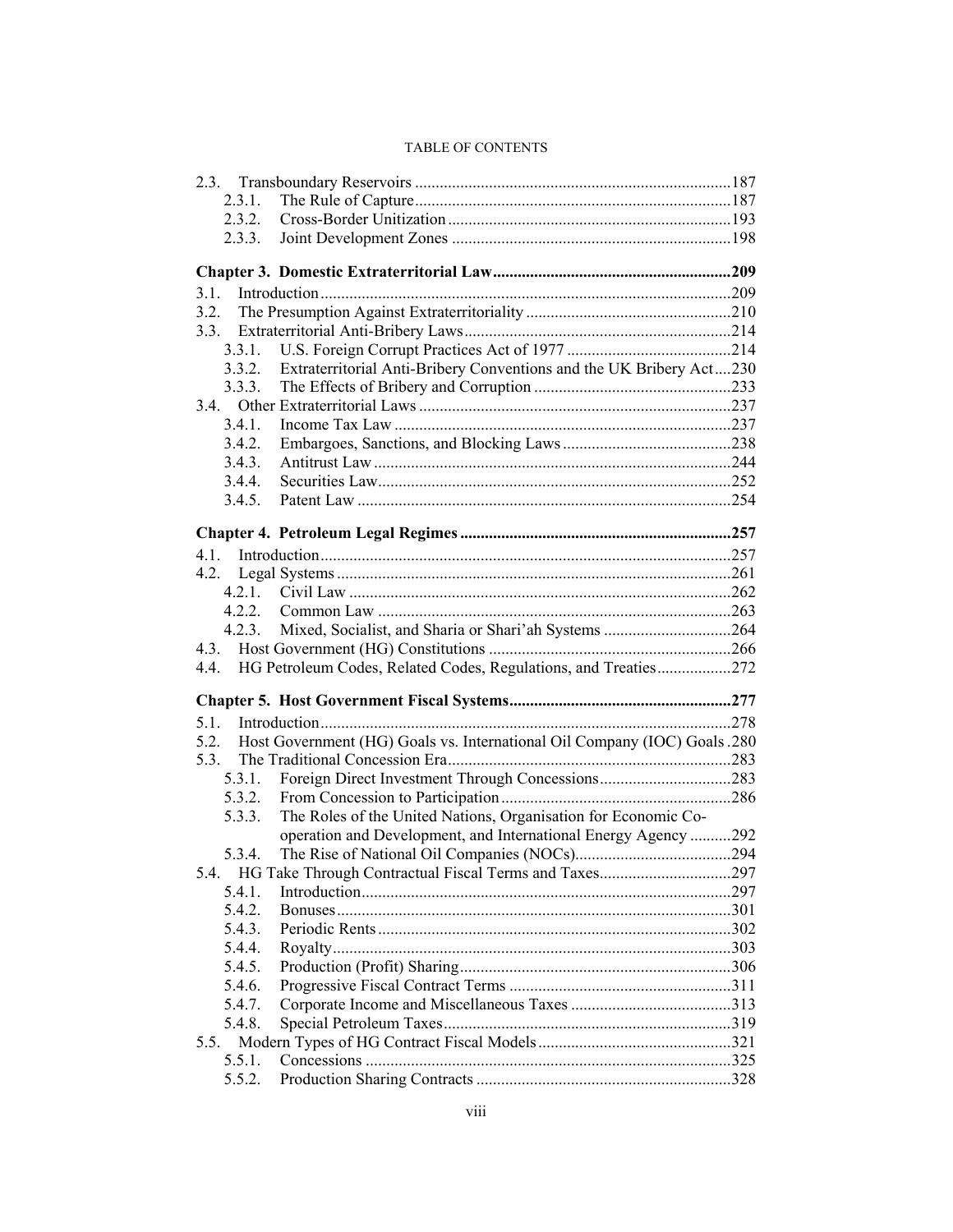| 5.5.3.                                                                    |  |
|---------------------------------------------------------------------------|--|
| 5.5.4                                                                     |  |
| 5.5.5.                                                                    |  |
| 5.5.6.                                                                    |  |
| 5.6.                                                                      |  |
| 5.6.1.                                                                    |  |
| 5.6.2.                                                                    |  |
| 5.6.3.                                                                    |  |
| 5.6.4.                                                                    |  |
| 5.6.5.                                                                    |  |
| 5.6.6.                                                                    |  |
| 5.7. IOC Evaluation of Investment Opportunities and Bidding370            |  |
| 5.8.                                                                      |  |
| 5.8.1.                                                                    |  |
| 5.8.2.                                                                    |  |
| 5.8.2.1.                                                                  |  |
| Discretionary Bidding System: United Kingdom394<br>5.8.2.2.               |  |
| 5.9.                                                                      |  |
| 5.9.1.                                                                    |  |
| 5.9.2.                                                                    |  |
| Equity Financing: Traditional and Venture Capital407<br>5.9.3.            |  |
| 5.9.3.1.                                                                  |  |
| Financing Through Transfers of Interests in the Venture408<br>5.9.3.2.    |  |
| Structured Financing Through Special Vehicles 408<br>5.9.3.3.             |  |
| 5.9.3.4.                                                                  |  |
|                                                                           |  |
|                                                                           |  |
| Chapter 6. Host Government Contracts-Non-Fiscal Provisions413             |  |
|                                                                           |  |
|                                                                           |  |
|                                                                           |  |
|                                                                           |  |
|                                                                           |  |
| 6.2.4. International Oil Company (IOC) Operational Obligations 432        |  |
| Expatriate Personnel, Import of Services and Equipment, Local<br>6.2.5.   |  |
|                                                                           |  |
| IOC Liability for Accidents and Health, Safety, and Environment<br>6.2.6. |  |
|                                                                           |  |
|                                                                           |  |
| 6.2.8.                                                                    |  |
| 6.2.9.                                                                    |  |
|                                                                           |  |
|                                                                           |  |
|                                                                           |  |
| 6.2.12.1.                                                                 |  |
| Insurance Requirements and Indemnification Clauses501<br>6.2.12.2.        |  |
| 6.2.12.3.                                                                 |  |
| 6.2.12.5.                                                                 |  |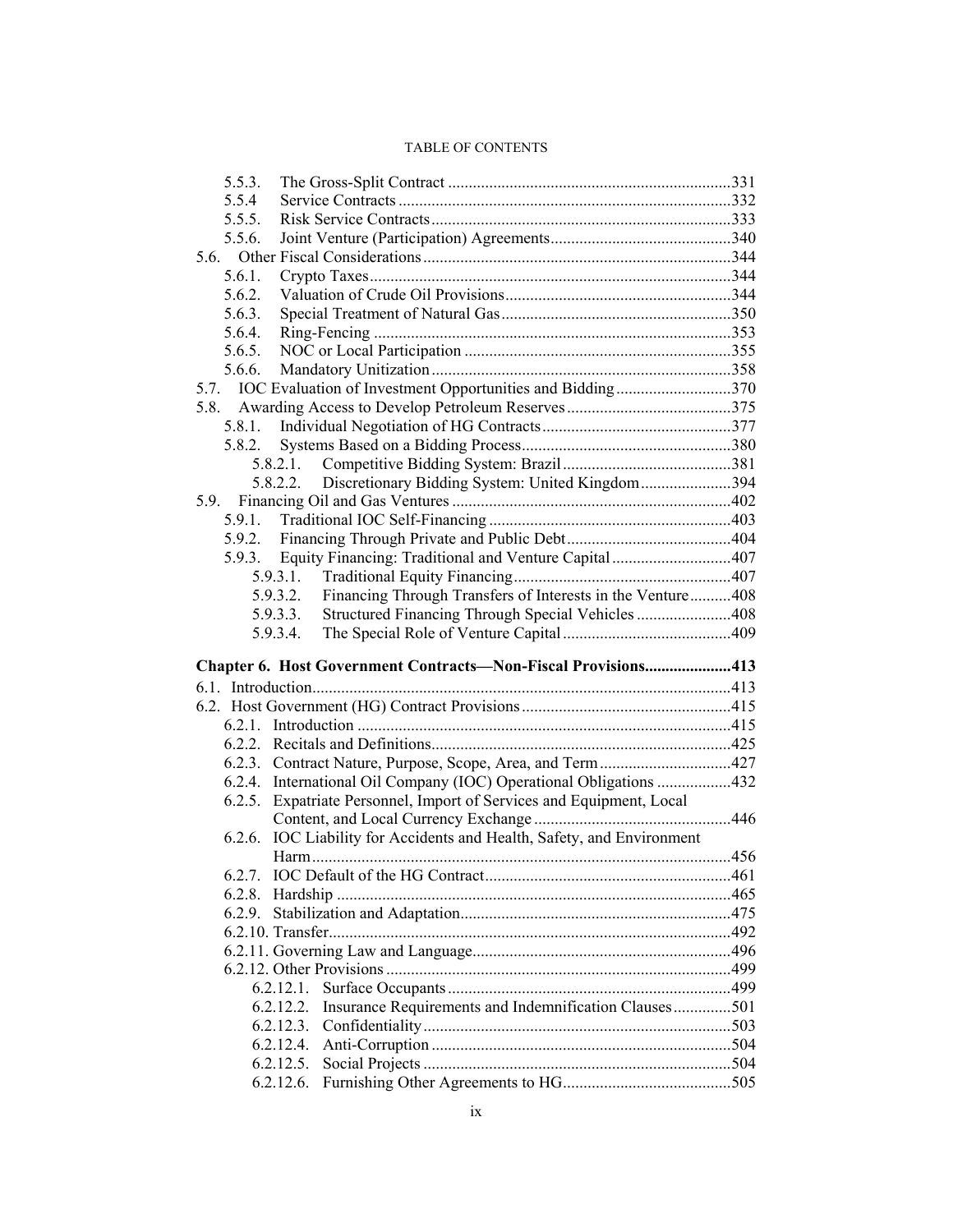| 6.3.3. Issues Confronting the Lawyer in an International Transaction 508  |  |
|---------------------------------------------------------------------------|--|
|                                                                           |  |
|                                                                           |  |
|                                                                           |  |
| Chapter 7. Oil Spills, Offshore Safety Systems, and Decommissioning515    |  |
|                                                                           |  |
|                                                                           |  |
|                                                                           |  |
| 7.2.2. International Conventions on Civil Liability and Compensation 520  |  |
|                                                                           |  |
|                                                                           |  |
| 7.2.3. The U.S. Oil Spill Regime: Oil Pollution Act of 1990528            |  |
| 7.3. Offshore Facilities: Safety and Environmental Management Systems533  |  |
| 7.3.1. The 2010 Deepwater Horizon (Macondo) Disaster and Its Aftermath533 |  |
| 7.3.1.1. Changes in Offshore Technology and Standards 535                 |  |
|                                                                           |  |
|                                                                           |  |
|                                                                           |  |
|                                                                           |  |
|                                                                           |  |
|                                                                           |  |
|                                                                           |  |
|                                                                           |  |
| 7.4.2.1. Offshore Drilling and Production Technology Today557             |  |
|                                                                           |  |
| 7.4.3. The International Legal Framework on Decommissioning 562           |  |
| The 1958 Geneva Convention and the 1982 UN Convention<br>7.4.3.1.         |  |
|                                                                           |  |
| The International Maritime Organization Guidelines and<br>7.4.3.2.        |  |
| 7.4.3.3. The London Dumping Convention of 1972 and Its 1996               |  |
|                                                                           |  |
| 7.4.4. Regional Conventions, Including OSPAR Decision 98/3 566            |  |
|                                                                           |  |
|                                                                           |  |
| 7.4.6.1.                                                                  |  |
| 7.4.6.2.                                                                  |  |
|                                                                           |  |
| 7.4.7.1.                                                                  |  |
| 7.4.7.2.                                                                  |  |
|                                                                           |  |
| Chapter 8. Sustainable Development: Indigenous Rights, Human Rights,      |  |
|                                                                           |  |
| 8.1.                                                                      |  |
| A Social License to Operate and the Natural Resource Curse584<br>8.1.1.   |  |
| 8.1.2.                                                                    |  |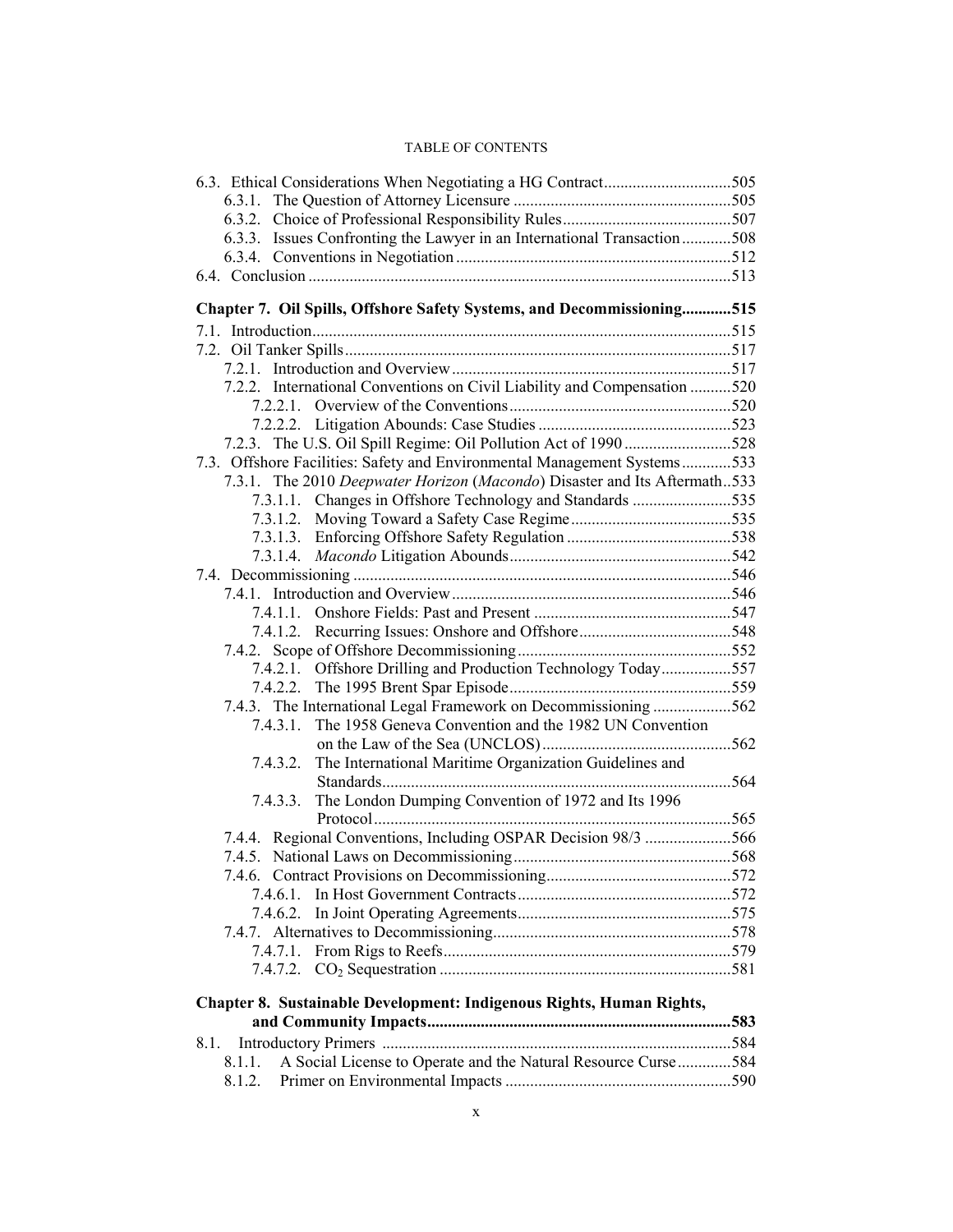| Primer on International Law Sources Related to Sustainable<br>8.1.3.       |  |
|----------------------------------------------------------------------------|--|
|                                                                            |  |
| 8.2.                                                                       |  |
| Defining FPIC: Free, Prior and Informed Consent595<br>8.2.1.               |  |
| United Nations (UN) Declaration on the Rights of Indigenous<br>8.2.2.      |  |
|                                                                            |  |
| 8.2.3.                                                                     |  |
| Project Reviews Under Sustainable Development Principles607<br>8.2.4.      |  |
| 8.2.5.                                                                     |  |
|                                                                            |  |
| 8.3.1.<br>Lawsuits Under the Alien Tort Statute of 1789 (ATS) in U.S.      |  |
|                                                                            |  |
| 8.3.1.1.                                                                   |  |
| 8.3.1.2.                                                                   |  |
| 8.3.1.3.                                                                   |  |
| The U.S. Supreme Court Ends Most ATS Litigation 625<br>8.3.1.4.            |  |
| 8.3.2.                                                                     |  |
| The UN Guiding Principles on Business and Human Rights<br>8.3.3.           |  |
|                                                                            |  |
| Defining Human Rights and the State's Duty to Protect637<br>8.3.3.1.       |  |
| 8.3.3.2.                                                                   |  |
| 8.3.3.3.                                                                   |  |
| Post-UNGP Developments: Legislation and Litigation on Many<br>8.3.4.       |  |
|                                                                            |  |
| 8.3.4.1.                                                                   |  |
| 8.3.4.2.                                                                   |  |
| Hard Law: National Laws and Contracts with the Host Government and<br>8.4. |  |
|                                                                            |  |
| 8.4.1.                                                                     |  |
| Obligations in the Host Government Petroleum Contract 666<br>8.4.2.        |  |
| Contract Obligations from the 1970s through the 1990s666<br>8.4.2.1.       |  |
| 8.4.2.2.<br>Contracts After 1994: The Good International Petroleum         |  |
| Industry Practices (GIPIP) Standard and Best Standards669                  |  |
| 8.4.2.3.                                                                   |  |
| 8.4.2.4.                                                                   |  |
| Global Health, Safety, and Environment Reporting by<br>8.4.2.5.            |  |
|                                                                            |  |
|                                                                            |  |
| 8.4.3.                                                                     |  |
| 8.4.3.1.                                                                   |  |
| CDAs: Private Governance of Resource Development687<br>8.4.3.2.            |  |
| Some Industry Best Practices: Successes and Failures689<br>8.4.4.          |  |
| 8.4.4.1.                                                                   |  |
| 8.4.4.2.                                                                   |  |
| ExxonMobil and the Chad/Cameroon Pipeline Project693<br>8.4.4.3.           |  |
| 8.4.4.4.<br>Outcomes Versus Efforts: Measuring Success in Taming the       |  |
|                                                                            |  |
| 8.4.4.5.<br>8.5.                                                           |  |
|                                                                            |  |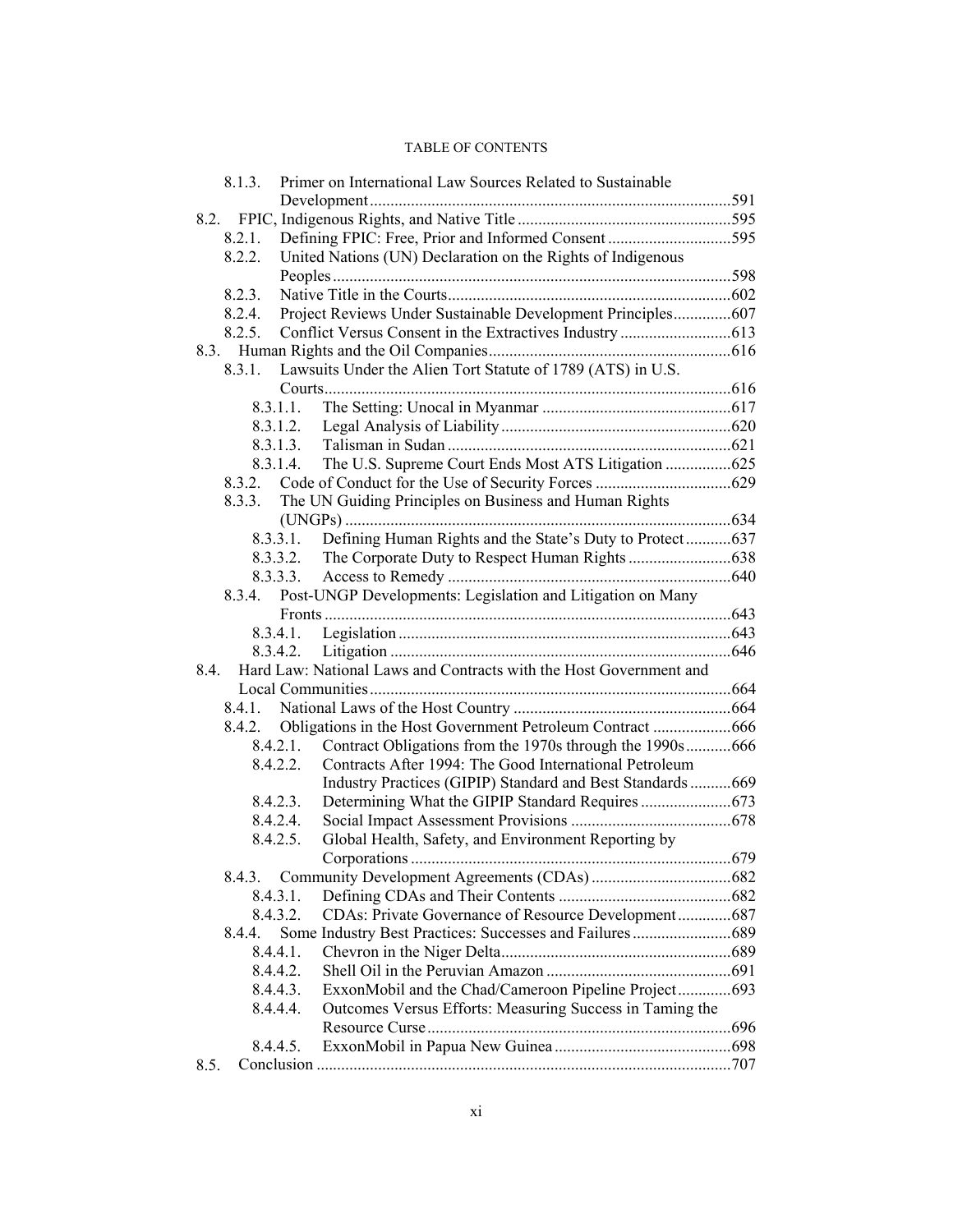|          | Chapter 9. Dispute Resolution-Investment and Commercial 709      |  |
|----------|------------------------------------------------------------------|--|
| 9.1.     |                                                                  |  |
| 9.2.     |                                                                  |  |
| 9.2.1.   | Political Risks Facing International Petroleum Transactions 713  |  |
| 9.2.1.1. | Political Risk and International Law in Historical Context714    |  |
| 9.2.1.2. |                                                                  |  |
| 9.2.2.   |                                                                  |  |
| 9.2.2.1. |                                                                  |  |
| 9.2.2.2. | Exceptions from Jurisdictional Sovereign Immunity 721            |  |
| 9.2.2.3. |                                                                  |  |
| 9.2.2.4. |                                                                  |  |
| 9.2.2.5. |                                                                  |  |
| 9.2.2.6. |                                                                  |  |
| 9.3.     | International Arbitration of Disputes with States and State      |  |
|          |                                                                  |  |
| 9.3.1.   |                                                                  |  |
| 9.3.1.1. |                                                                  |  |
| 9.3.1.2. | Law Governing the International Oil Company (IOC)-               |  |
|          |                                                                  |  |
| 9.3.1.3. | Excursus: Stabilization of Host Government (HG) Law in           |  |
|          |                                                                  |  |
| 9.3.2.   | Drafting an Effective Arbitration Clause in HG Agreements 748    |  |
| 9.3.2.1. |                                                                  |  |
| 9.3.2.2. |                                                                  |  |
| 9.3.2.3. |                                                                  |  |
| 9.3.3.   | Major Arbitral Institutions Administering Investor-State         |  |
|          |                                                                  |  |
|          | 9.3.3.2. Excursus: Major Institutions and Their Key Features 761 |  |
|          |                                                                  |  |
| 9.3.4.   |                                                                  |  |
| 9.3.5.   |                                                                  |  |
| 9.4.     | Arbitration Between IOCs and Between IOCs and Their Services     |  |
|          |                                                                  |  |
| 9.5.     |                                                                  |  |
|          |                                                                  |  |
|          |                                                                  |  |
| 9.5.1.2. | North American Free Trade Agreement/Central America              |  |
|          |                                                                  |  |
| 9.5.1.3. |                                                                  |  |
| 9.5.2.   |                                                                  |  |
| 9.5.3.   |                                                                  |  |
| 9.5.4.   | Leading Protections Codified in Investment Treaties780           |  |
| 9.5.4.1. |                                                                  |  |
| 9.5.4.2. |                                                                  |  |
| 9.5.4.3. |                                                                  |  |
| 9.5.4.4. |                                                                  |  |
| 9.5.4.5. |                                                                  |  |
| 9.5.4.6. |                                                                  |  |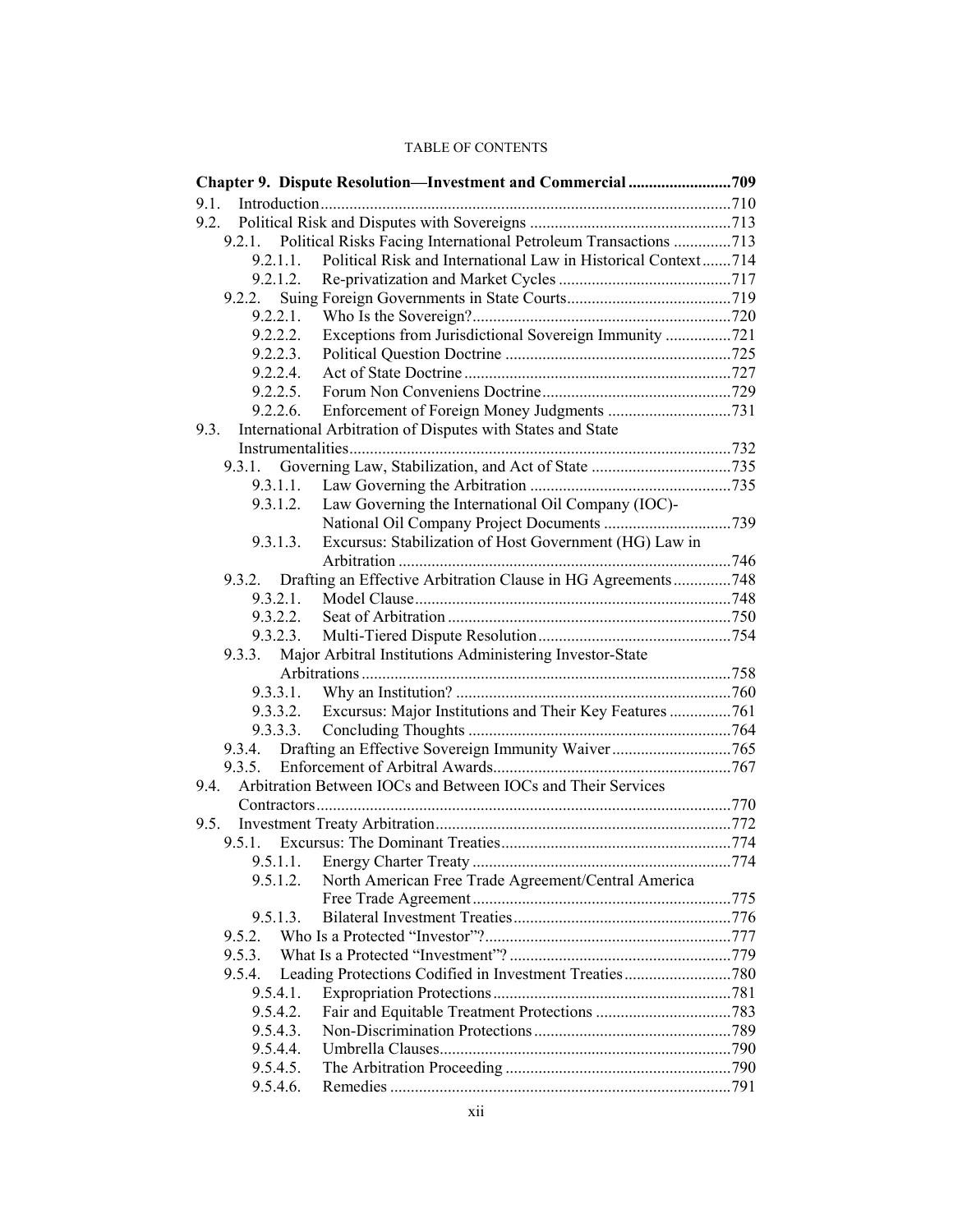| 9.6.   |                                                                               |  |
|--------|-------------------------------------------------------------------------------|--|
| 9.6.1. |                                                                               |  |
| 9.6.2. | Number of Arbitrators and Appointment of Tribunal796                          |  |
| 9.6.3. |                                                                               |  |
| 9.6.4. |                                                                               |  |
| 9.6.5. |                                                                               |  |
| 9.6.6. |                                                                               |  |
| 9.6.7. |                                                                               |  |
| 9.6.8. |                                                                               |  |
|        |                                                                               |  |
|        |                                                                               |  |
|        |                                                                               |  |
|        |                                                                               |  |
|        |                                                                               |  |
|        |                                                                               |  |
|        |                                                                               |  |
|        |                                                                               |  |
|        |                                                                               |  |
|        |                                                                               |  |
|        |                                                                               |  |
|        |                                                                               |  |
|        |                                                                               |  |
|        |                                                                               |  |
|        | 10.4.4. Evaluation of the Study and Bid Report and Preparation of the Bid 822 |  |
|        |                                                                               |  |
|        | 10.5.1. Conditions Precedent to the Farmout Agreement Becoming                |  |
|        |                                                                               |  |
|        |                                                                               |  |
|        |                                                                               |  |
|        |                                                                               |  |
|        |                                                                               |  |
|        |                                                                               |  |
|        |                                                                               |  |
|        |                                                                               |  |
|        |                                                                               |  |
|        |                                                                               |  |
|        |                                                                               |  |
|        | 10.6.2. Non-Operators' Remedies for an Operator's Poor Performance 853        |  |
|        |                                                                               |  |
|        |                                                                               |  |
|        |                                                                               |  |
|        |                                                                               |  |
|        |                                                                               |  |
|        |                                                                               |  |
|        |                                                                               |  |
|        |                                                                               |  |
|        |                                                                               |  |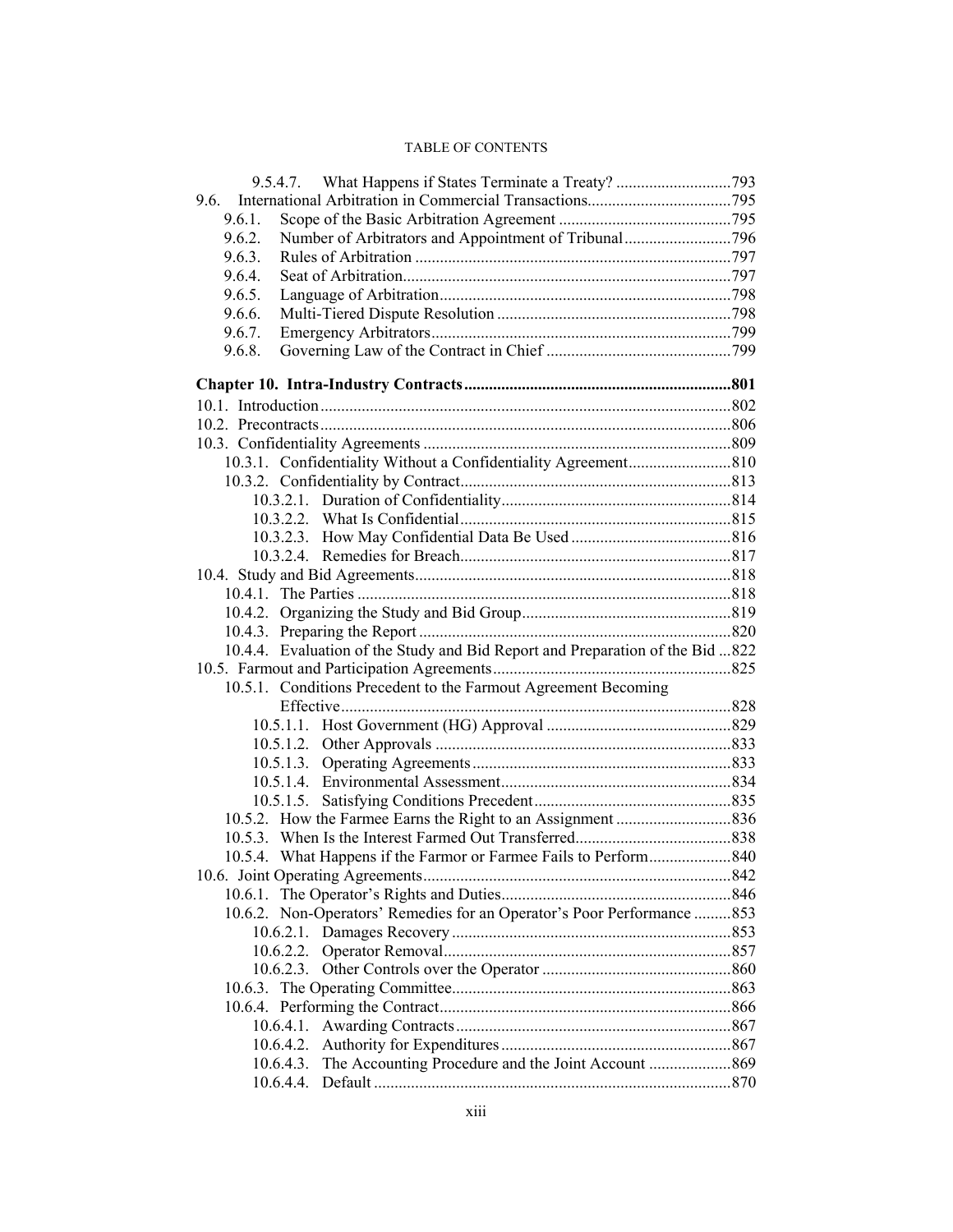| 11.2.7.                                                         |  |
|-----------------------------------------------------------------|--|
| 11.2.8.                                                         |  |
| 11.2.9. More Examples of Backup and Pass-Through Indemnities916 |  |
|                                                                 |  |
|                                                                 |  |
|                                                                 |  |
|                                                                 |  |
|                                                                 |  |
|                                                                 |  |
|                                                                 |  |
|                                                                 |  |
|                                                                 |  |
|                                                                 |  |
|                                                                 |  |
|                                                                 |  |
|                                                                 |  |
|                                                                 |  |
|                                                                 |  |
|                                                                 |  |
|                                                                 |  |
|                                                                 |  |
|                                                                 |  |
|                                                                 |  |
| 12.2.2.                                                         |  |
|                                                                 |  |
|                                                                 |  |
|                                                                 |  |
|                                                                 |  |
|                                                                 |  |
|                                                                 |  |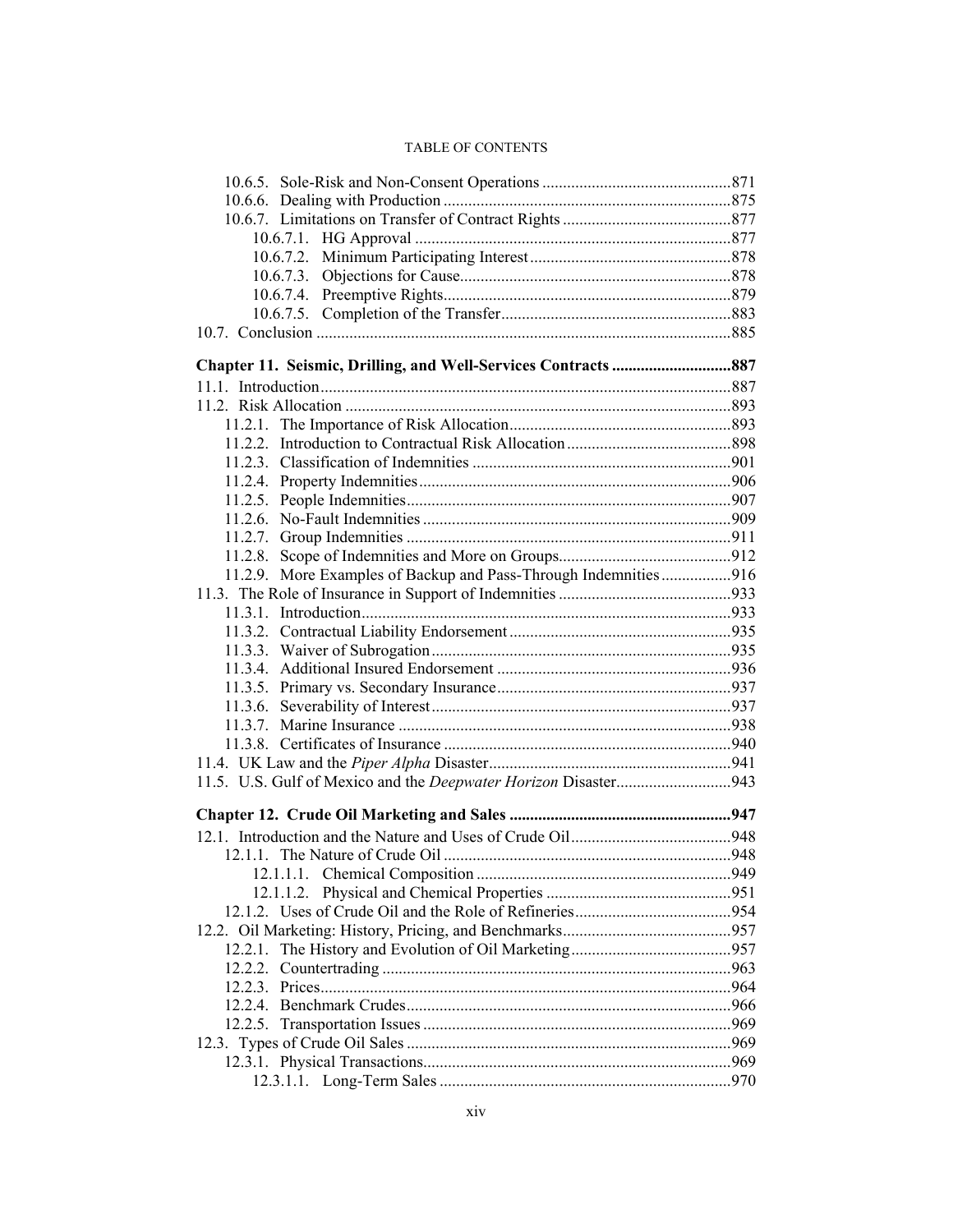| 12.3.1.4. |                                                                  |  |
|-----------|------------------------------------------------------------------|--|
|           |                                                                  |  |
|           |                                                                  |  |
|           |                                                                  |  |
|           | 12.3.2.3. Contracts for Differences, Spreads, and Swaps1002      |  |
| 12.3.2.4. | Transactions on Exchanges vs. OTC Transactions1003               |  |
|           | 12.4. Legal Issues Relating to Crude Oil Sales and Marketing1003 |  |
|           |                                                                  |  |
|           | 12.4.1.1. Contract Formation and Contract Interpretation1004     |  |
|           |                                                                  |  |
|           | 12.4.1.3. Efforts to Standardize Commercial Laws 1009            |  |
|           |                                                                  |  |
|           |                                                                  |  |
|           | 12.4.2.1. International Contracts Terminology and Incoterms 1018 |  |
|           | 12.4.2.2. Force Majeure, Impossibility, and Frustration 1022     |  |
| 12.4.2.3. |                                                                  |  |
| 12.4.2.4. |                                                                  |  |
| 12.4.2.5. | Risk of Loss as Between Carrier and Cargo Owner  1034            |  |
| 12.4.2.6. |                                                                  |  |
| 12.4.2.7. |                                                                  |  |
| 12.4.2.8. |                                                                  |  |
| 12.4.2.9. | Agreements for the Extraction of Natural Gas Liquids  1050       |  |
|           |                                                                  |  |
|           |                                                                  |  |
|           |                                                                  |  |
|           |                                                                  |  |
|           |                                                                  |  |
|           |                                                                  |  |
|           |                                                                  |  |
|           |                                                                  |  |
|           |                                                                  |  |
|           |                                                                  |  |
|           |                                                                  |  |
|           |                                                                  |  |
|           |                                                                  |  |
|           |                                                                  |  |
|           |                                                                  |  |
|           |                                                                  |  |
|           |                                                                  |  |
|           |                                                                  |  |
|           |                                                                  |  |
|           |                                                                  |  |
|           |                                                                  |  |
|           |                                                                  |  |
|           |                                                                  |  |
|           |                                                                  |  |